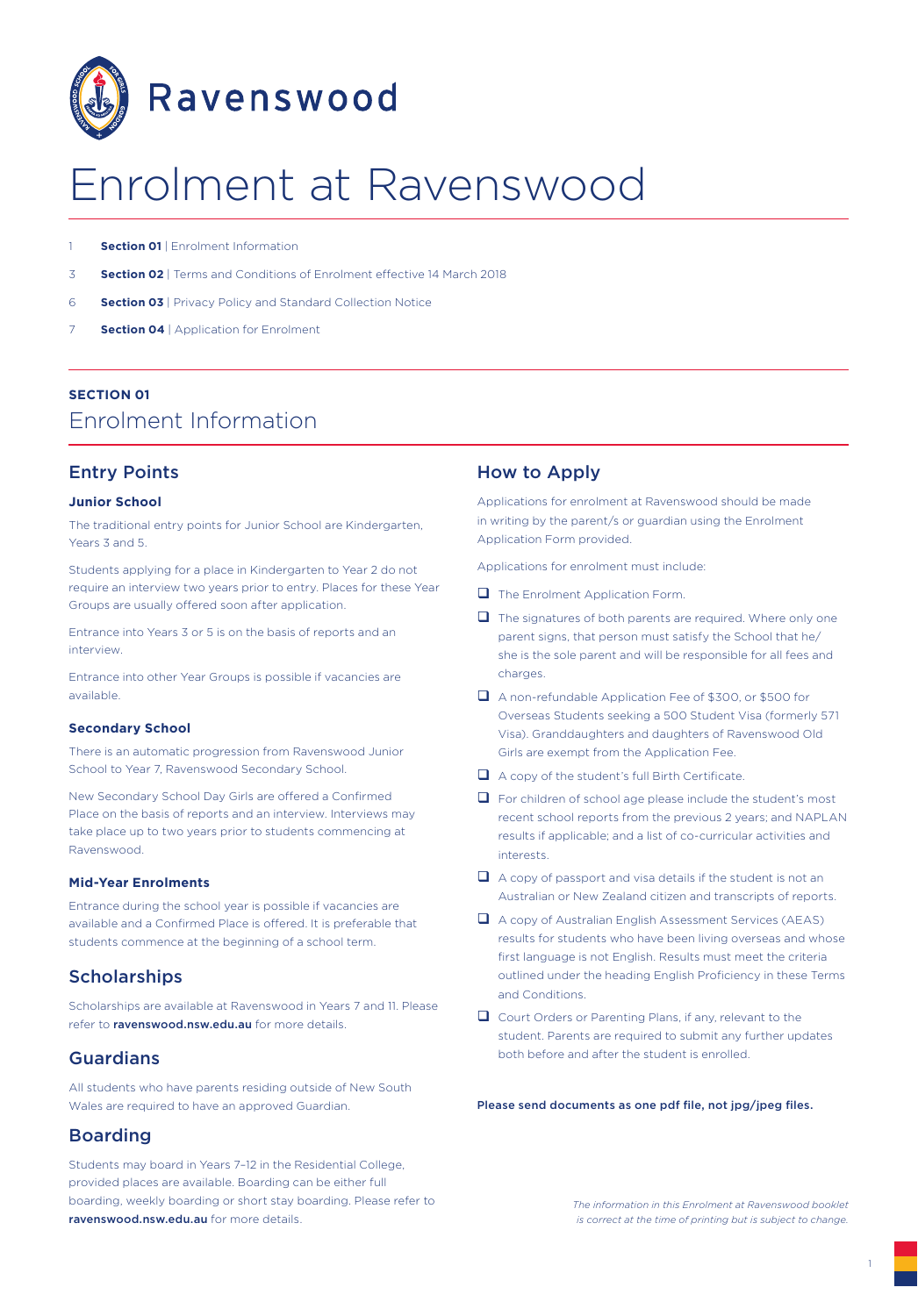## The Enrolment Process and Fees

The Principal, through the Head of Enrolments, is responsible for the maintenance of Enrolment Lists for entry to Ravenswood.

#### **Application**

Once an Application Form and Application Fee of \$300 (or \$500 for Overseas Students seeking a 500 Student Visa) has been received and processed, if a place is available within the specified Year Group, then the offer of a Reserved Place will be made.

The applicant must accept the offer of a Reserved Place and pay the Acceptance Fee of \$700 within one month from the date of offer, to ensure the place is allocated on the Reserved Place Enrolment List.

For International Students and Overseas Students on a 500 Student Visa, the applicant must provide evidence of English Proficiency and a Notice of Official Guardian Form where applicable. Passport and visa details of the relative or guardian must also be provided if the relative or guardian is not an Australian or New Zealand citizen, before a Reserved Place will be offered.

If a place is not available or English Proficiency is pending, the student will be placed on a Waiting List for the appropriate Year Group and no Acceptance Fee is required until a Reserved Place is offered. This does not guarantee a place.

#### **Reserved Place**

If an offer of a Reserved Place or Waiting List Place is not accepted within the one month period noted above, then it will lapse. Once lapsed, the application for a place is cancelled, and applications for the same student at a later date will incur the Application Fee.

#### **Pre-Enrolment/Interview**

Prospective students and their parents and/or guardian are required to complete a Pre-Enrolment Form and provide recent school reports and NAPLAN results (if applicable) and attend an interview up to two years prior to entry, at which time the expectations of the parents/guardian and any special requirements the student may have will be discussed. An online interview with the student and parent/s may be arranged for students living overseas.

Following a satisfactory interview, a Confirmed Offer of Enrolment may be made. This offer is made on the basis that Ravenswood expects, that in usual circumstances, the child will remain at the School until she completes Year 12.

The School offers two learning pathways and leaving credentials for Year 12. Both the International Baccalaureate Diploma Programme and the NSW Higher School Certificate are valid credentials for a broad range of post-school opportunities. In Year 10 or prior to entry, students and their parents are presented with information in order to make an informed decision about which credential is right for them.

#### **Confirmed Place**

A signed acceptance of a Confirmed Offer should be returned to the School within one month from the date of offer, accompanied by a payment of the Enrolment Fee. This payment is a nonrefundable Enrolment Fee of \$2000.

#### **Amendments**

The School acknowledges that amendments to a student's enrolment may be required from time-to-time and two amendments will be provided by the School free of charge, should a place in the requested Year Group be available. Any additional amendments will incur a fee of \$200, payable at the time of amendment.

#### **English Proficiency**

All students where English is not their first language, must have their English language assessed through AEAS aeas.com.au and must reach prescribed standards of English in reading, writing, listening and speaking, to be accepted as a student at Ravenswood.

In order for the application to be accepted at Ravenswood, the following levels of English proficiency MUST be reached:

- Years 10–12 Advanced Level above 80%
- Years 7–9 Pre-Advanced Level above 71%
- Years 4–6 Intermediate Level above 46%.

Ravenswood does not offer course credit. Entry into any course is subject to the assessment of the School. This also applies to onshore school transfers of students on a 500 Student Visa, either within NSW or ACT or from interstate.

## Additional Information for Overseas Students on a 500 Student Visa

Ravenswood is registered to accept Overseas Students on a 500 Student Visa. Ravenswood is registered on the Commonwealth Register of Institutions and Courses for Overseas Students under CRICOS Provider Code 02306K. Applications are considered for limited places.

All Government regulations in regard to visas, guardianship and Overseas Student Private Health Insurance must be met.

It is the preference of Ravenswood for Overseas Students to live with a parent or close family relative (as defined by the Australian Government Department of Immigration and Border Protection

(DIBP)), or live in the Residential College. In exceptional circumstances and with the prior approval of the Principal, permission may be granted for an Overseas Student to live with an approved guardian or Homestay.

All Overseas Students whose parents reside outside of Metropolitan Sydney or overseas, must have an approved relative or guardian appointed even whilst in the Residential College. The appointed relative or guardian must be available to care for the student at any time, reside in Metropolitan Sydney, speak English and be at least 25 years of age.

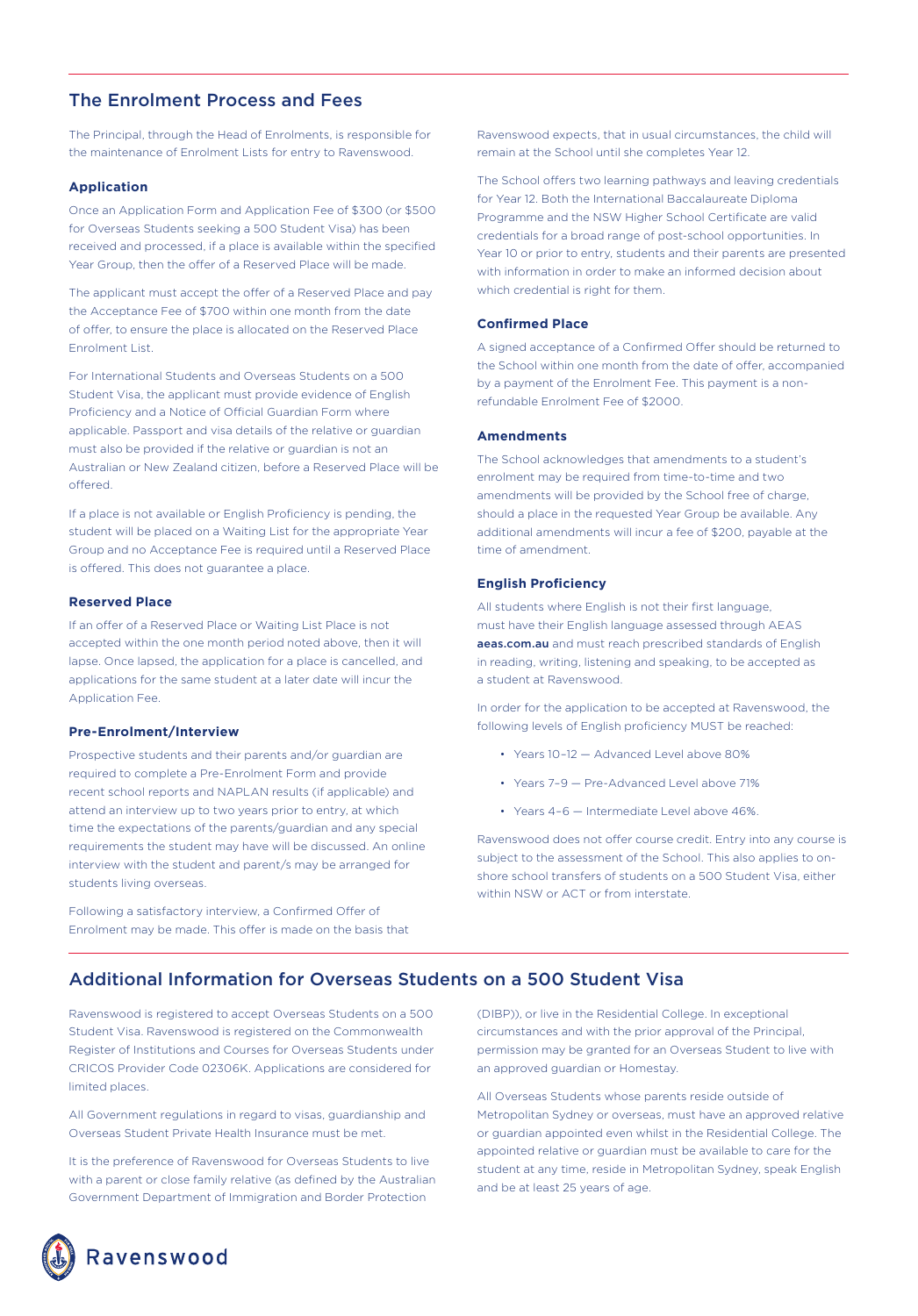An initial home inspection is also required to ensure the student's living conditions meet the guidelines of the Department of Education International Student Centre. An inspection will follow every six months for the duration of the student's education at Ravenswood.

#### **Fee Structure**

A different fee structure applies for the Application Fee and Tuition Fees for an Overseas Student on a 500 Student Visa, as these enrolments do not attract government grants.

Overseas Students seeking to study at Ravenswood on a 500 Student Visa are required to pay a Tuition Bond equivalent to one term's Tuition Fees and pre-pay one term of Tuition Fees over and above the Enrolment Fee.

Students residing in the Residential College with parents overseas, are required to pay a Boarding Bond equivalent to one term's Boarding Fee.

These pre-payments are credited towards the final term's fees, except for the Enrolment Fee.

For Overseas Students, Confirmation of Enrolment (CoE) and if required, a Confirmation of Appropriate Accommodation/Welfare Arrangements (CAAW) will be issued. These forms are required by the Australian Government Department of Education and the DIBP as evidence of enrolment in a course registered on the Commonwealth Register of Institution and Course for Overseas Students (CRICOS).

The NSW Education Standards Authority levies an administrative charge on Overseas Students on a 500 Student Visa who are candidates for the Higher School Certificate.

#### **SECTION 02**

## Terms and Conditions of Enrolment effective 14 March 2018

If offered a place, parents will be required to agree to the Terms and Conditions of Enrolment applicable at the time. The current Terms and Conditions are:

#### **Fees**

- 1. An Administration Fee is payable on application, and an Acceptance Fee is payable on acceptance of a Reserved Place. An Enrolment Fee is payable two years prior to entry. The Application, Acceptance and Enrolment Fees are nonrefundable, whether or not a student takes up a position at the School.
- 2. The School requires the Application Fee to be paid for the first two daughters in a family. Subsequent daughters are exempt from this condition of entry.
- 3. If amendments are made to the date of a student's enrolment, two amendments will be permitted by the School free of charge, if a place in the requested Year Group is available. Any additional amendments will incur an Amendment Fee of \$200 per amendment, payable at the time of amendment.
- 4. All fees are due on receipt of account. All signatories to the original Acceptance of Offer of a Confirmed Place are jointly and severally liable for the payment of fees and disbursements incurred on behalf of their daughter.
- 5. Parents must pay:
	- a) all fees for tuition, boarding, activity fees, elective subjects, co-curricular sport and other activities as determined by the School, and published in the Schedule of Fees
	- b) Enrolment Fees
	- c) for students residing in the Ravenswood Residential College, a Boarding Bond.
- 6. The School may incur expenditure on behalf of the parents from time-to-time as the School considers necessary. These charges may be added to the parents' School account and will be payable as the invoice falls due.
- 7. All medical and ambulance expenses incurred on behalf of the student must be reimbursed to the School.
- 8. For students whose parents reside outside Australia, and who are not full fee paying students on a 500 Student Visa, a Tuition Bond equivalent to one term's Tuition is payable. The prepaid Bond will be credited towards the final term's fees. If parents return to live in Australia during their daughter's time at Ravenswood, the Bond will continue to be held until the end of that current term.
- 9. For all students residing in the Residential College, a Boarding Bond equivalent to one term's Boarding Fee is payable. The prepaid Bond will be credited towards the final term's fees.
- 10. If fees and/or charges are not paid in full within 30 days of the due date, an Overdue Charge, calculated on the amount outstanding from the due date may be made, which is based on the loss suffered by the School as the result of late payment. The rate of the Overdue Charge as it applies from time-to-time, may be obtained from the Finance Department.
- 11. If an account for fees and/or charges is not paid in full within 60 days from its due date, the student's enrolment may be suspended unless formal arrangements for payment have been approved by the School. The School may subsequently, without further notice, refuse entry to the student or terminate her enrolment.
- 12. Tuition Fee discounts apply for sisters of current fee paying students and for the daughters of ordained Uniting Church Clergy. Sister discount does not apply to families in receipt of Clergy discount.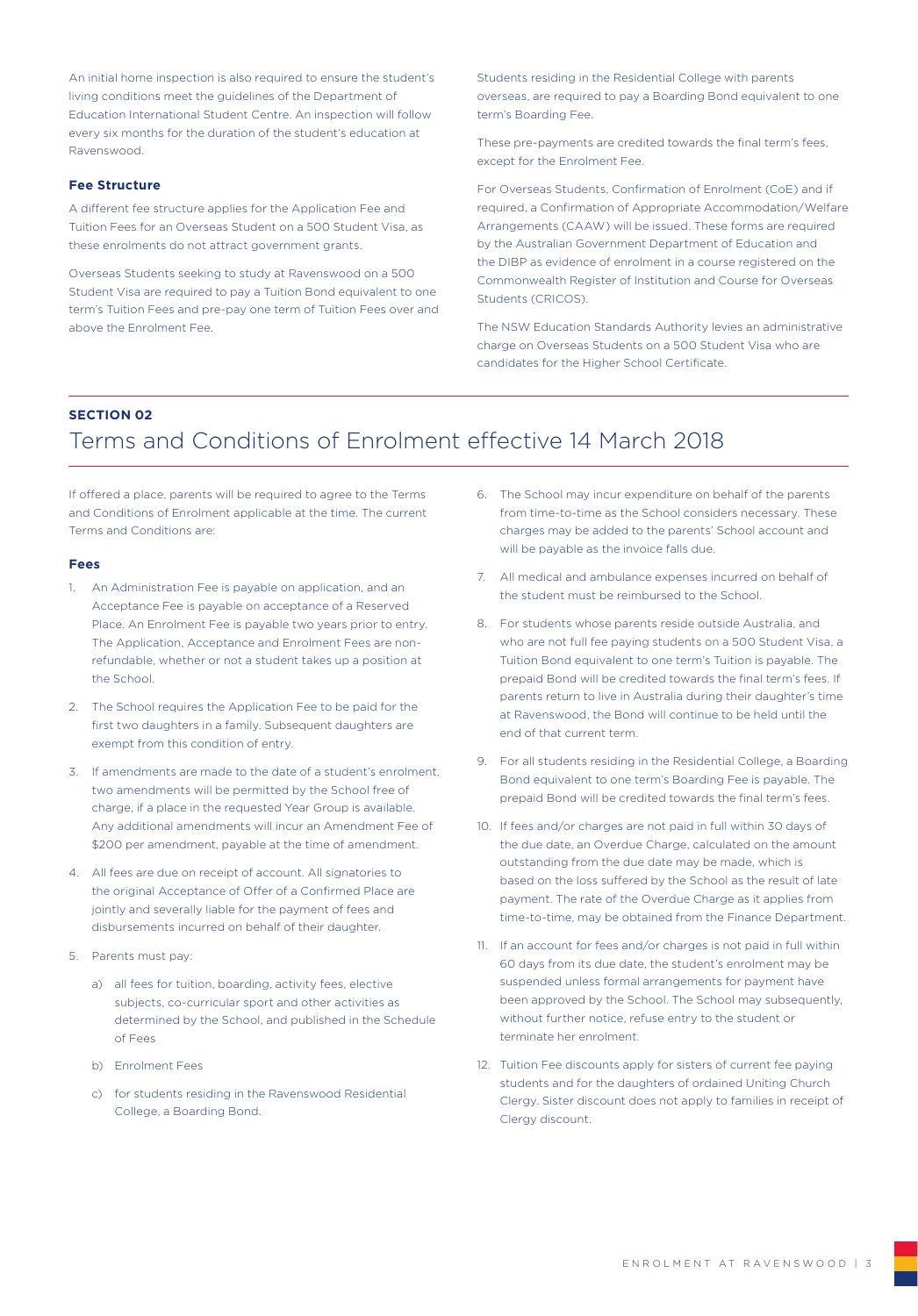- 13. A full school term's notice in writing must be given to the Principal before any student is removed, or her status changed (including from Boarder to Day Girl). The notice must be given no later than one week prior to the end of the preceding term. If this notice is not given, a school term's fees, plus GST, will be charged.
	- For students in Year 9, the required notice period is two full school terms. Should this notice not be given in writing, one term's fees in lieu will be payable, other than in exceptional circumstances.
- 14. No remission of fees, either in whole or in part, will be made if the student is absent due to illness, leave or suspension.
- 15. If a student is expelled from the School following disciplinary action, fees will be refunded pro rata.

#### **Change of Status**

- 16. A Reserved Place and later Confirmed Offer of a place for the student, are made on the basis that she will complete her schooling at the School and, where she is enrolled as a Boarder, will continue as a Boarder unless unforeseen circumstances arise. Where the student is a Boarder, any request for a change to Day Girl status must be in writing and approval is at the Principal's discretion. For Boarders in Year 12 requesting to change to Day Girl for the final two terms of schooling, a request must be made in writing prior to the commencement of Year 12. If this notice is not given, two terms' fees in lieu for boarding, plus GST, will be charged.
- 17. Temporary Long Absence is leave for a period of 12 months or less. Written requests for Temporary Long Absence must be approved by the Principal. Full fees are applicable for the time the student is absent or her place may be forfeited, unless the Principal, in his/her absolute discretion, agrees otherwise.
- 18. Long Absence is leave for a period of 12 months or more. A full term's notice in writing is required for Long Absence, and must include a statement of intent to return. Full fees are payable to the end of the current year of departure. If a place is to be held by the School, then half fees are payable until the beginning of the year of return, when full fees will apply. If a place is not held, parents must contact the School in writing requesting the calendar year and school year of return. If a place is available, an Application Fee is charged. Full fees will be payable from the beginning of the school year of re-entry.

#### **Students' Obligations**

- 19. Students are required to have high standards of behaviour and:
	- a) abide by the School Rules as they apply from time-totime, and if Boarders, the particular rules applying to Boarders
	- b) behave courteously and considerately to each other and to staff at all times
	- c) support the goals and values of the School
	- d) attend and, if required, participate in:
		- i) Chapel Services and Assemblies
		- ii) the School sports program
- iii) important School events such as the Presentation Ceremony or other events determined by the Principal
- iv) camps and excursions that are an integral part of the School curriculum
- v) wear the School uniform as prescribed and follow conventional standards of appearance in accordance with the School's guidelines and the expectation of the School community
- vi) attend the School during school hours, except in the case of sickness or where leave not to attend has been given.

#### **Parents' Obligations**

- 20. The parents:
	- a) must accept and abide by the requirements directions of the School Council and the Principal relating to the student or students generally and not interfere in any way with the conduct, management and administration of the School
	- b) are required to support the goals, values and Christian ethics and activities of the School
	- c) both parents/guardians are required to view the School's Parent Portal on a regular basis and read the fortnightly Newsletter and Weekly Digest
	- d) must advise the School in writing of any change of home, mailing, email address or contact details or other information on the Enrolment Application Form, within one month of such change. Applications and Reserved or Confirmed Offers may be cancelled if the School loses contact with the parent or has mail returned to it
	- e) must ensure the student has each item of officially required uniform, clean and in good repair, and all other requirements such as textbooks and stationery
	- f) should communicate with students, parents, visitors and staff members in a courteous manner, and follow the communication guidelines laid down by the School from time-to-time
	- g) should use their reasonable endeavours to attend parentteacher interviews and parent forums and participate in courses offered by the school which are relevant to the student's education.

#### **Parental Code of Conduct**

21. Parents must observe the School's Parental Code of Conduct in force from time-to-time.

#### **Content of Courses**

22. The School determines which particular courses and activities are offered and/or provided at any time and which of these courses and activities are compulsory. These may be changed without notice.

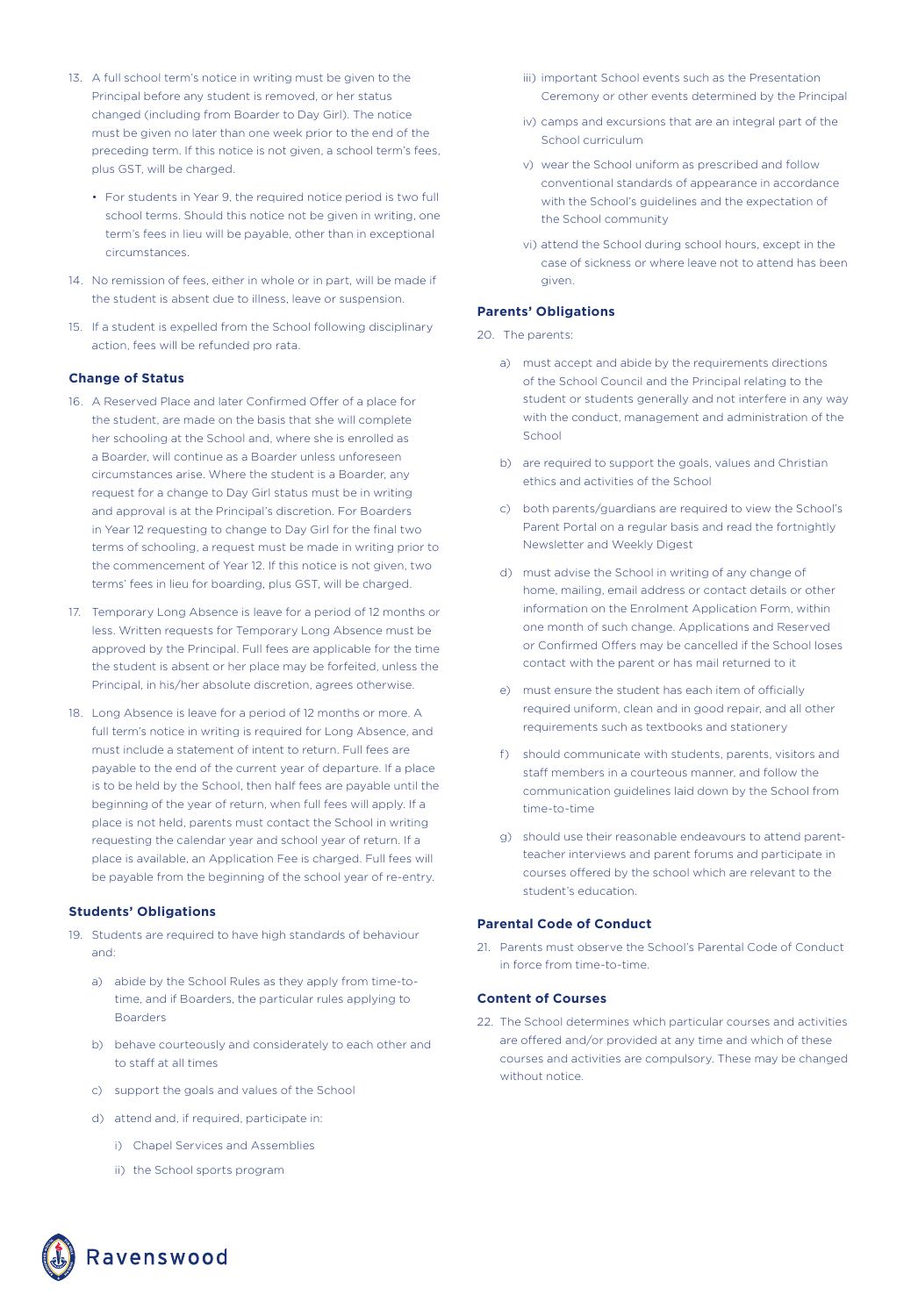#### **Leave**

23. Leave from School activities, including academic and cocurricular programs, and for early departure at the end of term and/or late return from breaks, is only granted in the most extreme cases and an Application for Exemption From Attendance Form is to be submitted to the Principal.

#### **Exclusion of Students**

- 24. The Principal may in his/her absolute discretion but subject to affording the student procedural fairness, suspend or dismiss the student:
	- a) for breaches of rules or discipline
	- b) for behaviour prejudicial to the welfare of the School, its staff or students
	- c) where parents have failed to comply with these Terms and Conditions of Enrolment.
- 25. The Principal also may exclude the student if the Principal considers that a mutually beneficial relationship of trust and cooperation between the parents and the School has broken down to the extent that it adversely affects that relationship.
- 26. The Principal may, upon giving reasonable notice, ask the parents to remove the student from the School at the end of a school year where the student has, in the Principal's opinion, failed to meet the requirements of the NSW Education Standards Authority, or has otherwise failed to make satisfactory progress in her academic work.
- 27. If a parent fails to observe the Parental Code of Conduct after being warned about a breach, the School may terminate the enrolment of the student/s.

#### **Health and Safety**

- 28. Any special needs of a student or prospective student (including but not limited to, any medical, physical, learning or psychological needs) must be disclosed to the School. Where any disclosed special needs change or where any special needs arise, they must be advised to the School immediately.
- 29. Parents must accurately complete the student's medical form prior to the commencement of enrolment and provide updates for the Health Care Unit as required by the School. Up-to-date immunisation records must also be provided.
- 30. The Principal or his/her nominee may search the student's bag, locker or other possessions where there are reasonable grounds to do so, in order to maintain a safe environment for all students.
- 31. If the student is ill or injured, necessitating urgent hospital and/or medical treatment (for example injections, blood transfusions, surgery) and parents are not readily available to authorise such treatment, the Principal or, in his/her absence, a member of the School Leadership Team, may give the necessary authority for such treatment. The parents indemnify the School, its employees and agents in respect of all costs and expenses arising directly or indirectly out of such treatment.
- 32. Parents must observe School security procedures for the protection of students.

33. The School does not accept any responsibility for loss of the student's personal property.

#### **Privacy**

- 34. In accepting these Terms and Conditions of Enrolment, the parents acknowledge that the School may from time-to-time collect personal information about parents and students, which may be necessary for the School's function or activities and acknowledge having read the School's Privacy Policy and Standard Collection Notice.
- 35. In order to facilitate the effective operation of the School, the participation of the student in School life and recognition of student activities and achievements, the School may take photographs and videos of the student for:
	- a) the school's records
	- b) display from time to time around the school
	- c) publication in school magazines and newsletters, educational material, promotional material including social media and the school's website.

If you DO NOT give permission for your daughter's image to be used, notification is required in writing to the Marketing, Communications and Engagement Department, Ravenswood School for Girls, PO Box 516, Gordon NSW 2072 or email webmaster@ravenswood.nsw.edu.au.

#### **Overseas Students on a 500 Student Visa**

- 36. If the student is an Overseas Student on a 500 Student Visa, the School requires payment of:
	- a) a Tuition Bond equivalent to one term's Tuition and one term's Boarding Fees (if applicable) prior to confirmation of enrolment
	- b) one term's Tuition Fees prior to commencement and then pre-pay (a term in advance) throughout the student's enrolment. The pre-payments are credited towards the final invoice.
- 37. If the parents do not reside in Australia, a suitable relative or guardian in Metropolitan Sydney must be appointed to act as a guardian for the student. The guardian must:
	- a) be at least 25 years old
	- b) speak English
	- c) be contactable by the School
	- d) be able to give support to the School in meeting the needs of the student
	- e) attend enrolment interviews, parent-teacher interviews and other events at the School's request
	- f) exercise a duty of care to the student when she is on leave with them
	- g) liaise with both parents and the Director of Boarding to ensure the student's welfare
	- h) sign the Notice of Official Guardian Form before the student enters the School
	- i) agree to have the Director of Boarding visit their home and to have regular contact.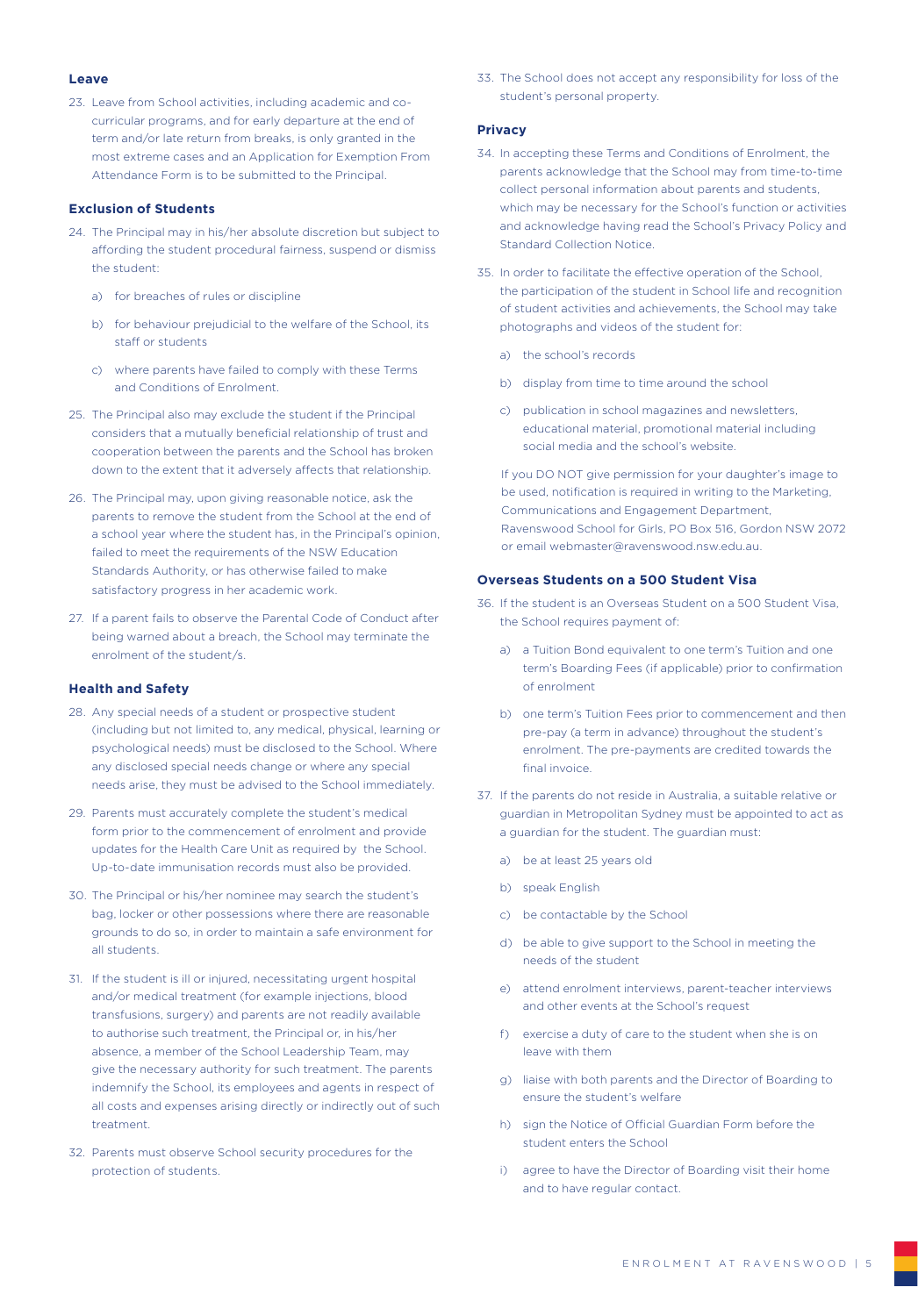- 38. In accordance with the Educational and Training Services to Overseas Students ESOS Act 2000 and the National Code of Practice, the following refund policy applies to all Overseas Students on a 500 Student Visa:
	- a) The Application Fee, Reserved Place Fee and Enrolment Fee are non-refundable
	- b) Tuition Fees, Tuition Bond and Boarding Bond for Overseas Students will be refunded in full if a visa application is rejected (provided that written notification is received from the Australian Embassy) and/or the course is not offered
	- c) Refunds, where applicable, will be made in accordance with ESOS Act 2000.
- 39. The withdrawal of an Overseas Student paying full fees and on a 500 Student Visa must not take place prior to the student completing six months of the course in which she is enrolled (National Code Standard 7) unless a release letter has been authorised by the School.

### **Provision of Information and Reports by the School and Court Orders**

40. The School will provide School and student information via the Parent Portal and send academic reports to the address or addresses notified by the parents. Where parents are separated or divorced, School and student information will be communicated via the School's Parent Portal and reports will be sent to both parents on request, to the address notified by each parent, unless there is an Order of the Court or an agreement that School and student information and reports are to be sent to only one parent.

- 41. All parents are required to provide promptly to the School, any Orders of the Family Court or any other Court, which are relevant to the education and welfare of the student.
- 42. Amendment of Terms and Conditions The School may change these Terms and Conditions of Enrolment upon giving not less than two terms' notice of such changes.

#### **Guardians**

43. The appointed relative or guardian must be available to care for the student at any time, reside in Metropolitan Sydney, be readily contactable by phone, speak English and be at least 25 years of age. The nominated guardian must complete and agree to the Notice of Official Guardian Form and provide any necessary documentation.

## **SECTION 03**

## Privacy Policy and Standard Collection Notice

Your privacy is important to us. Ravenswood respects your right to privacy and abides by the Australian Privacy Principles. Ensuring the security of information held by the School is a top priority. The Ravenswood Privacy Policy is available at ravenswood.nsw.edu.au.

- 1. The School collects personal information, including sensitive information about students and parents or guardians, before and during the course of a student's enrolment at the School. The primary purpose of collecting this information is to enable the School to provide schooling for your daughter.
- 2. Some of the information collected is to satisfy the School's legal obligations, particularly to enable the school to discharge its duty of care.
- 3. Certain laws governing or relating to the operation of schools require that certain information be collected.
- 4. Health information about students is sensitive information within the terms of the National Privacy Principles under the Privacy Act. We ask you to provide medical reports about students from time-to-time.
- 5. The School from time-to-time discloses personal and sensitive information to others for administrative, statutory reporting and educational purposes. This includes other

schools, government departments, medical practitioners, and people providing services to the school, including consultants, specialist visiting teachers, extra subjects teachers, coaches and volunteers.

- 6. If we do not obtain the information referred to above, we may not be able to enrol or continue the enrolment of your daughter.
- 7. Personal information collected from students is regularly disclosed to their parents or guardians. On occasion, information such as academic and sporting achievements, student activities and other news is published in School newsletters, magazines, on our website and for other marketing purposes.
- 8. Parents may seek access to personal information collected about them and their daughter by contacting the School. Students may also seek access to personal information about them. However, there will be occasions when access is denied. Such occasions would include where access would have an unreasonable impact on the privacy of others, where access may result in a breach of the School's duty of care to the student, or where students have provided information in confidence.

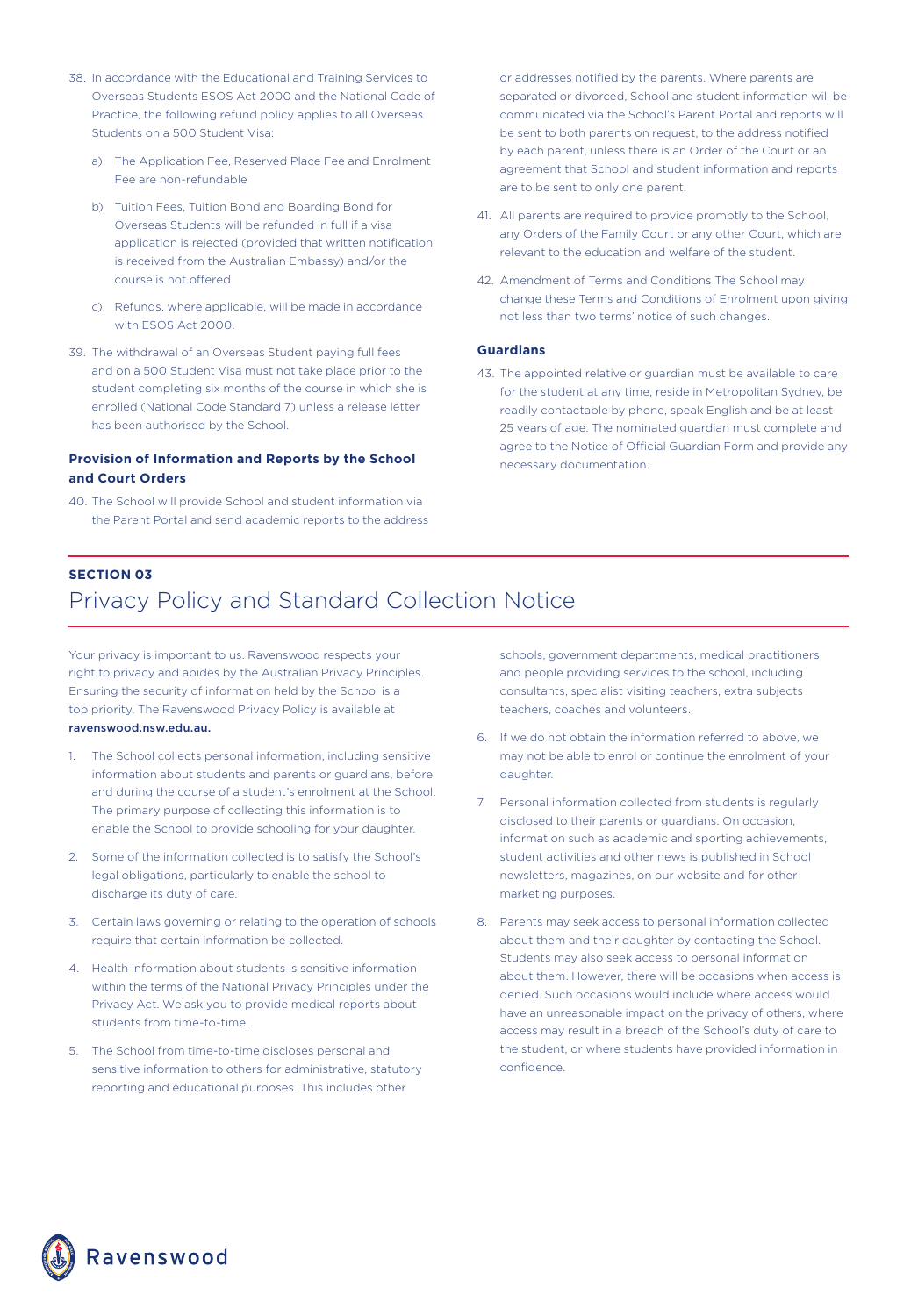## **SECTION 04** Application for Enrolment

Applications cannot be processed without all three pages of the form completed.

| <b>Student Details</b>                                  |                |                      |                          |  |
|---------------------------------------------------------|----------------|----------------------|--------------------------|--|
| Student surname                                         |                | Student first name/s |                          |  |
| Preferred name                                          |                | Date of birth        | DD/MM/YYYY               |  |
| Country of birth                                        |                | Nationality          |                          |  |
| Language spoken at home                                 |                | Passport number      |                          |  |
| Is the student an Aboriginal or Torres Strait Islander? |                | Yes                  | $\Box$ No                |  |
| Calendar year of entry e.g. Year 7                      |                |                      | Grade of entry e.g. 2024 |  |
| Day student Full Boarder<br>Weekly Boarder              |                |                      |                          |  |
| If Year 11: HSC or IB                                   |                |                      |                          |  |
| Current school grade                                    | Current school |                      |                          |  |
| Previous school grades completed                        |                | Religion             |                          |  |
| Residential address in Australia                        |                |                      |                          |  |
| Postcode                                                | <b>State</b>   | Home phone           |                          |  |
| <b>Father Details</b>                                   |                |                      |                          |  |
|                                                         |                |                      |                          |  |
| Surname                                                 |                | First name/s         |                          |  |
| <b>Title</b>                                            |                | Email                |                          |  |
| <b>Residential address</b>                              |                |                      |                          |  |
| Postcode                                                | <b>State</b>   | Home phone           |                          |  |
| Mobile                                                  |                | Occupation           |                          |  |
| Employer's name                                         |                | Employer's phone     |                          |  |
| Mother Details                                          |                |                      |                          |  |
| Surname                                                 |                | First name/s         |                          |  |
| Title                                                   |                | Email                |                          |  |
| <b>Residential address</b>                              |                |                      |                          |  |
| Postcode                                                | <b>State</b>   | Home phone           |                          |  |
| Mobile                                                  |                | Occupation           |                          |  |
| Employer's name                                         |                | Employer's phone     |                          |  |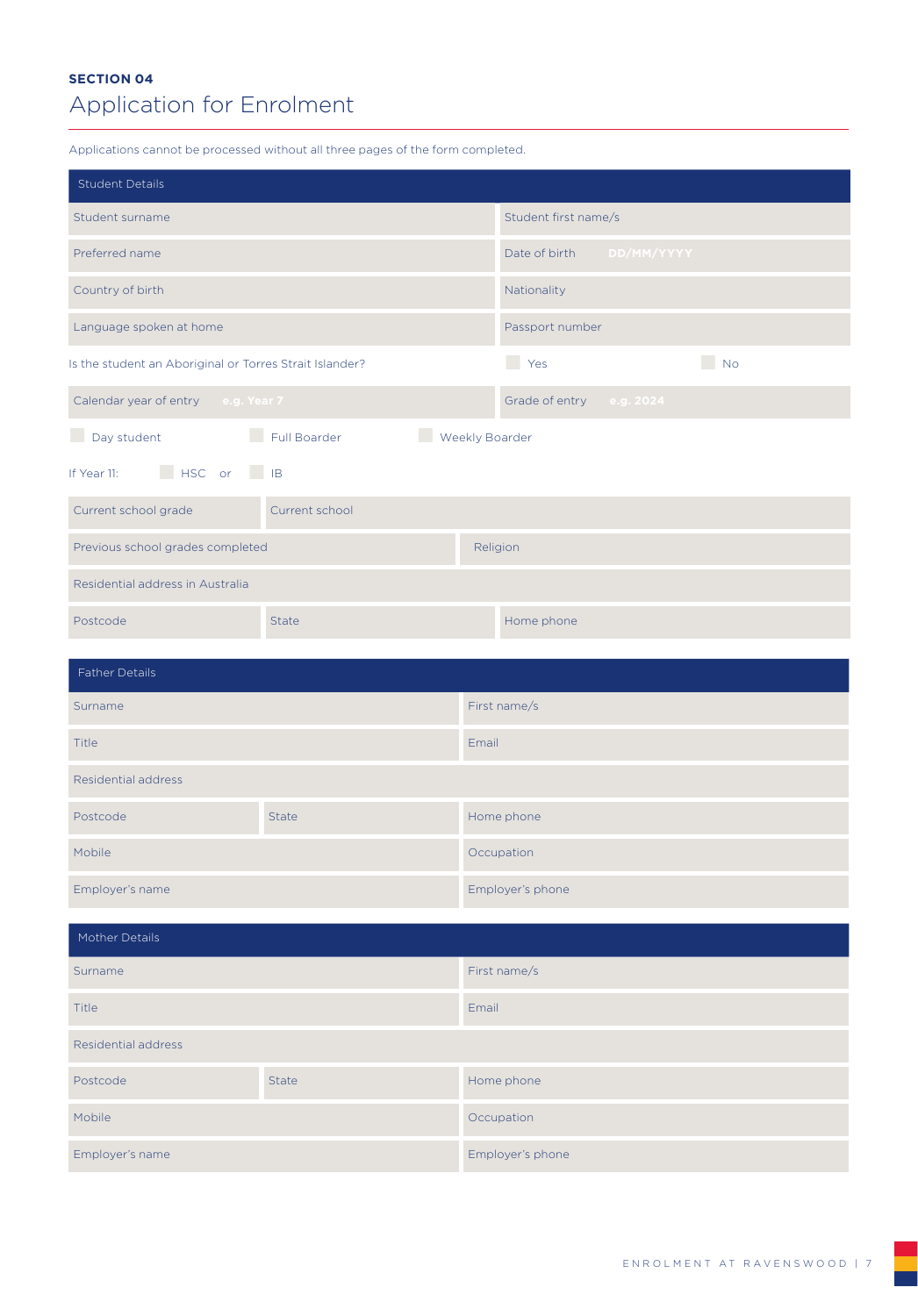| Please complete if natural parents are not living together:                     |                                       |            |                                      |                                      |
|---------------------------------------------------------------------------------|---------------------------------------|------------|--------------------------------------|--------------------------------------|
| (This information is important to help avoid confusion and embarrassment)       |                                       |            |                                      |                                      |
| Please tick whichever applies:                                                  | Parents separated<br>Parents divorced |            | Father deceased<br>Mother deceased   | Father remarried<br>Mother remarried |
| Where relevant, please attach copies of any Family Court or other court orders. |                                       |            |                                      |                                      |
| With whom does the student live?                                                |                                       |            |                                      |                                      |
|                                                                                 |                                       |            |                                      |                                      |
|                                                                                 |                                       |            |                                      |                                      |
| Name of legal guardian (if applicable)                                          |                                       |            |                                      |                                      |
| Relationship to student                                                         |                                       |            |                                      | Age                                  |
| Name of sister/s currently attending                                            |                                       |            |                                      |                                      |
| House                                                                           |                                       |            | or future calendar year of enrolment |                                      |
| Old Girl connection:                                                            | Mother                                |            | Grandmother                          | Aunt                                 |
| Maiden surname                                                                  |                                       | First name |                                      | House                                |

### **This application cannot be processed without the following documents:**

- 1. Copy of Birth Certificate
- 2. Administration Fee granddaughters and daughters of Ravenswood Old Girls are exempt Australian or New Zealand Citizens — \$300 (incl. GST) Overseas Students — \$500 (incl. GST)
- 3. The student's most recent school report, and NAPLAN results if applicable
- 4. List co-curricular activities and interests

#### **Overseas students must provide:**

- 5. Copy of Passport showing Residency Status and Visa if applicable
- 6. Transcripts of reports and details of syllabus content in each subject studied

**Ex Please tick if a Tax Invoice is required** 

#### Please send documents as one pdf file, not jpg/jpeg files.

| Signatures of both parents/guardians*            | Date                                                                                                                                      |
|--------------------------------------------------|-------------------------------------------------------------------------------------------------------------------------------------------|
| Father/Guardian 1                                | Mother/Guardian 2                                                                                                                         |
| responsible for all fees and charges.            | *Where only one parent/guardian has signed the form he/she must satisfy the School that he/she is the sole parent or guardian and will be |
| How did you hear about Ravenswood? (Please tick) | Family/Friends<br>Old Girl<br>- 1<br>Website<br><b>Banners</b>                                                                            |
| Email                                            | Newspaper<br>Other                                                                                                                        |
| <b>Office use only</b>                           |                                                                                                                                           |
| Application fee received                         | Date received<br>Wait list                                                                                                                |
| Accept for                                       | Abeyance                                                                                                                                  |
| Amendments                                       |                                                                                                                                           |

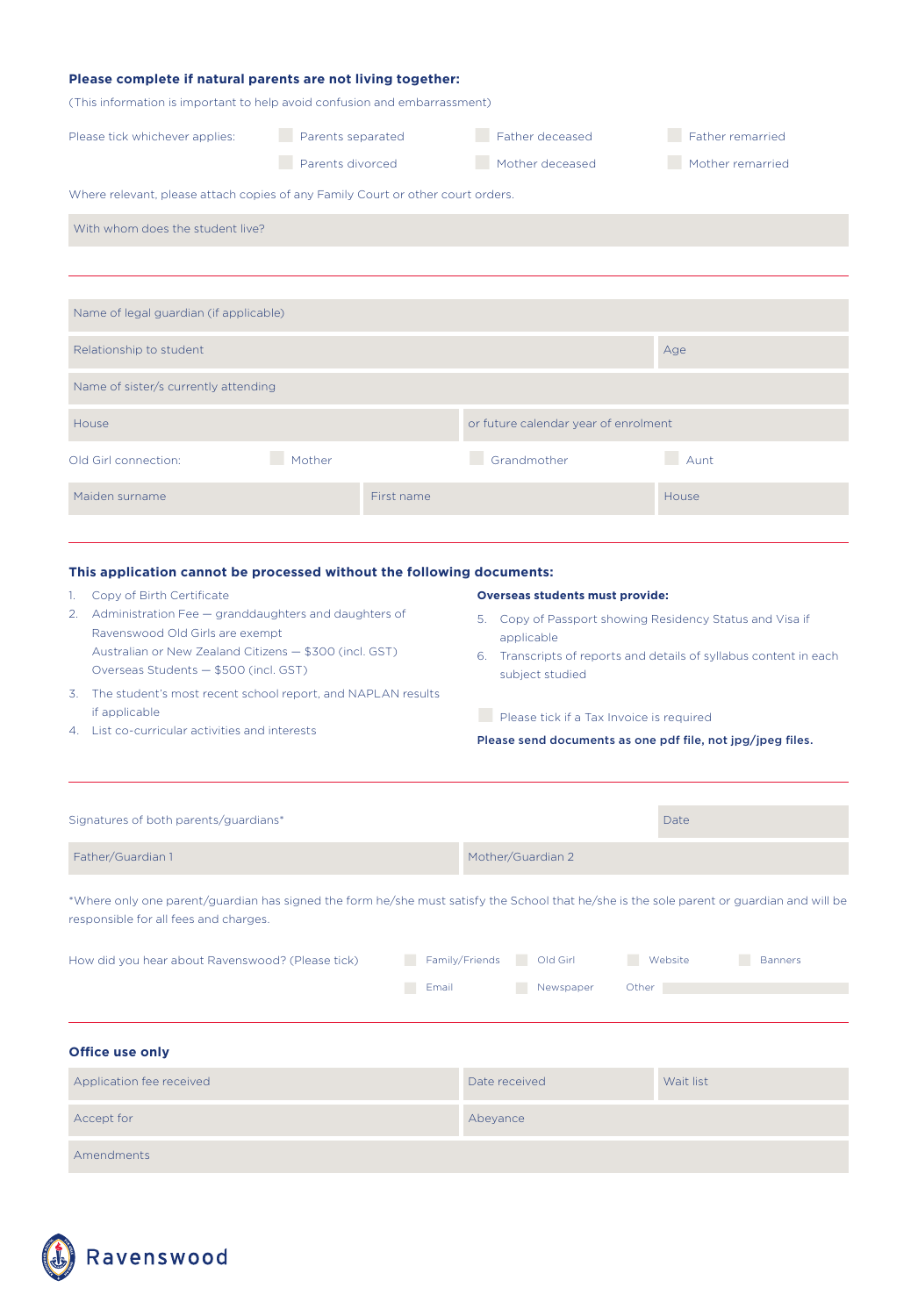Does the student have any social, emotional, physical or intellectual disabilities, any special medical needs or learning difficulties which may impact on her being able to take full advantage of the programs offered by the School?

Please tick whichever applies:  $\blacksquare$  Yes  $\blacksquare$  Yes  $\blacksquare$  No

| If you answered YES above, please provide details in a separate statement and attach copies of all related medical and other reports |  |
|--------------------------------------------------------------------------------------------------------------------------------------|--|
| and test results.                                                                                                                    |  |

This background information is required for government statutory reporting purposes. Please refer to the Department of Education Science and Training or **mceetya.edu.au** for further details.

#### **Does the student or her father/guardian or her mother/guardian speak a language other than English at home?**

(If more than one language, indicate the one that is spoken most often.)

|                              | Student | Father/Parent 1/Guardian | Mother/Parent 2/ Guardian |
|------------------------------|---------|--------------------------|---------------------------|
| No, English only             | I.      | a a                      | L.                        |
| Yes, Italian                 | I.      | k.                       | a l                       |
| Yes, Cantonese               | I.      | a a                      |                           |
| Yes, Arabic (incl. Lebanese) | L.      | a.                       | k.                        |
| Yes, Vietnamese              | L.      | a.                       | k.                        |
| Yes, Greek                   | a l     | r.                       | H.                        |
| Yes, Mandarin                | a.      | a.                       | k.                        |
| Yes, Tagalog - (Filipino)    | L.      | a.                       | H.                        |
| Yes, Spanish                 | a.      | L.                       | k.                        |
| Yes, Macedonian              | I.      | k.                       | l.                        |
| Yes, Other - please specify  |         |                          |                           |

#### **What is the highest year of primary or secondary school the parents/guardians have completed?**

(For persons who have never attended school, mark 'Year 9 or equivalent or below'.)

| (Mark one box only in each column) | Father/Parent 1/Guardian | Mother/Parent 2/ Guardian |
|------------------------------------|--------------------------|---------------------------|
| Year 12 or equivalent              |                          |                           |
| Year 11 or equivalent              |                          |                           |
| Year 10 or equivalent              |                          |                           |
| Year 9 or equivalent or below      |                          |                           |

#### **What is the level of the highest qualification the parents/guardians have completed?**

| (Mark one box only in each column)                              | Father/Parent 1/Guardian | Mother/Parent 2/ Guardian |
|-----------------------------------------------------------------|--------------------------|---------------------------|
| Bachelor degree or above                                        |                          |                           |
| Advanced Diploma/Diploma                                        |                          |                           |
| Certificate I to IV (incl. trade Certificate)                   |                          |                           |
| No non-school qualification                                     |                          |                           |
|                                                                 |                          |                           |
| What is the occupation group of the Father/Parent 1/Guardian 1? |                          |                           |

Please select the appropriate parental occupation group from Section 4 (page 11).

What is the occupation group of the Mother/Parent 2/Guardian 2?

- If the person is not currently in paid work but has had a job in the last 12 months or has retired in the last 12 months, please use the person's last occupation.
- If the person has not been in paid work in the last 12 months, enter '8' on the line above.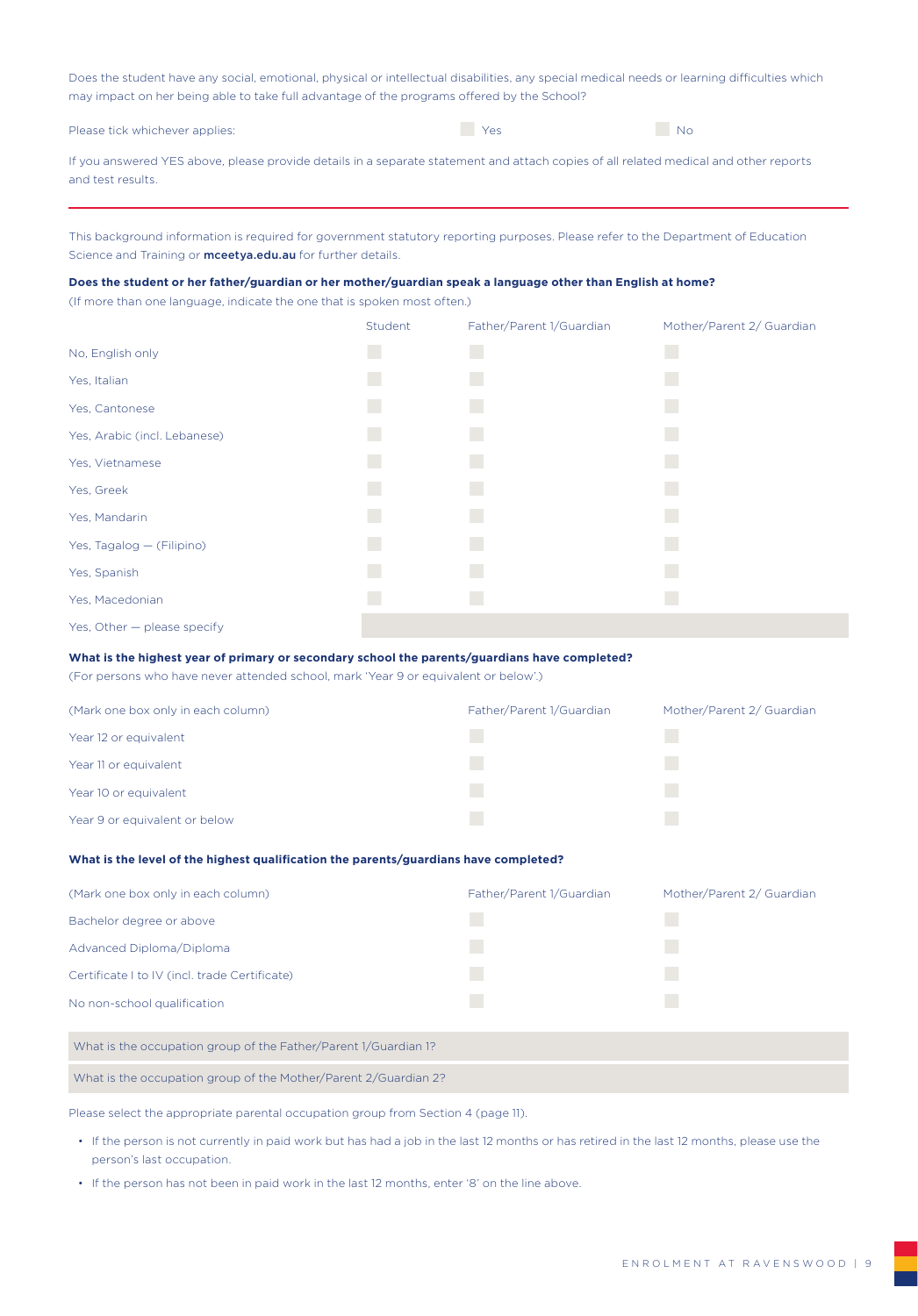#### **Group 1: Senior management in large business organisation, government administration and defence, and qualified professionals**

- Senior executive/manager/department head in industry, commerce, media or other large organisation
- Public service manager (Section head or above), regional director, health/education/police/fire services administrator
- Other administrator [school principal, faculty head/dean, library/museum/gallery director, research facility director]
- Defence Forces Commissioned Officer
- Professionals generally have degree or higher qualifications and experience in applying this knowledge to design, develop or operate complex systems; identify, treat and advise on problems; and teach others
- Health, Education, Law, Social Welfare, Engineering, Science, Computing professional
- Business [management consultant, business analyst, accountant, auditor, policy analyst, actuary, valuer]
- Air/sea transport [aircraft/ship's captain/officer/pilot, flight officer, flying instructor, air traffic controller]

#### **Group 2: Other business managers, arts/media/sportspersons and associate professionals**

- Owner/manager of farm, construction, import/export, wholesale, manufacturing, transport, real estate business
- Specialist manager [finance/engineering/production/personnel/industrial relations/sales/marketing]
- Financial services manager [bank branch manager, finance/investment/insurance broker, credit/loans officer]
- Retail sales/services manager [shop, petrol station, restaurant, club, hotel/motel, cinema, theatre, agency]
- Arts/media/sports [musician, actor, dancer, painter, potter, sculptor, journalist, author, media presenter, photographer, designer, illustrator, proof reader, sportsman/woman, coach, trainer, sports official]
- Associate professionals generally have diploma/technical qualifications and support managers and professionals
- Health, Education, Law, Social Welfare, Engineering, Science, Computing technician/associate professional
- Business/administration [recruitment/employment/industrial relations/training officer, marketing/advertising specialist, market research analyst, technical sales representative, retail buyer, office/project manager]
- Defence Forces senior Non-Commissioned Officer

#### **Group 3: Tradesmen/women, clerks and skilled office, sales and service staff**

- Tradesmen/women generally have completed a 4 year Trade Certificate, usually by apprenticeship; all tradesmen/women are included in this group
- Clerks [bookkeeper, bank/PO clerk, statistical/actuarial clerk, accounting/claims/audit clerk, payroll clerk, recording/registry/filing clerk, betting clerk, stores/inventory clerk, purchasing/order clerk, freight/ transport/shipping clerk, bond clerk, customs agent, customer services clerk, admissions clerk]
- Skilled office, sales and service staff
- Office [secretary, personal assistant, desktop publishing operator, switchboard operator]
- Sales [company sales representative, auctioneer, insurance agent/assessor/loss adjuster, market researcher]
- Service [aged/disabled/refuge/child care worker, nanny, meter reader, parking inspector, postal worker, courier, travel agent, tour guide, flight attendant, fitness instructor, casino dealer/supervisor]

#### **Group 4: Machine operators, hospitality staff, assistants, labourers and related workers**

- Drivers, mobile plant, production/processing machinery and other machinery operators
- Hospitality staff [hotel service supervisor, receptionist, waiter, bar attendant, kitchenhand, porter, housekeeper]
- Office assistants, sales assistants and other assistants
- Office [typist, word processing/data entry/business machine operator, receptionist, office assistant]
- Sales [sales assistant, motor vehicle/caravan/parts salesperson, checkout operator, cashier, bus/train conductor, ticket seller, service station attendant, car rental desk staff, street vendor, telemarketer, shelf stacker]
- Assistant/aide [trades' assistant, school/teacher's aide, dental assistant, veterinary nurse, nursing assistant, museum/gallery attendant, usher, home helper, salon assistant, animal attendant]
- Labourers and related workers
- Defence Forces ranks below senior NCO not included above
- Agriculture, horticulture, forestry, fishing, mining worker [farm overseer, shearer, wool/hide classer, farm hand, horse trainer, nurseryman, greenkeeper, gardener, tree surgeon, forestry/logging worker, miner, seafarer/fishing hand]

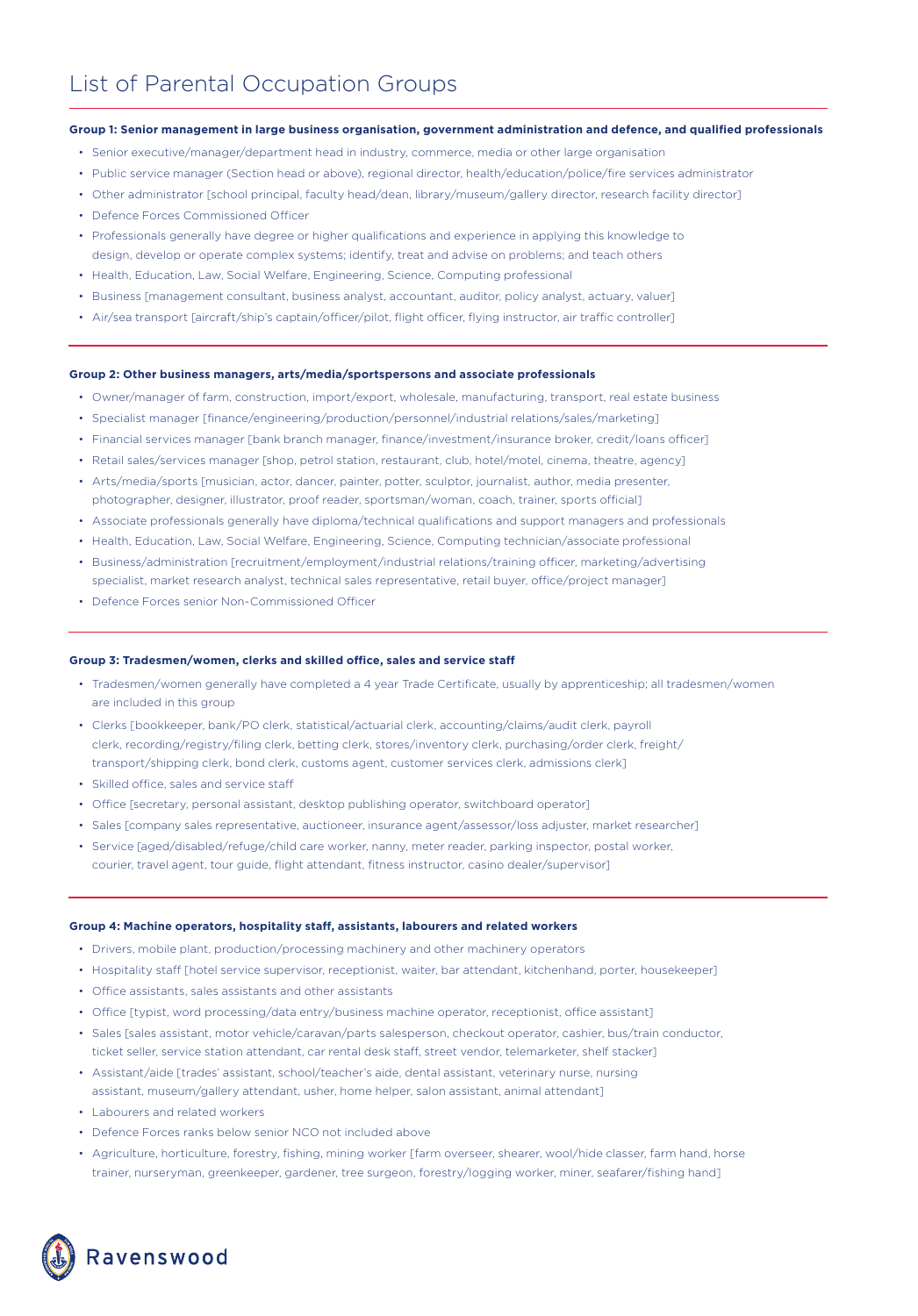## Payment of the Application Fee

| (Credit Card, Cheque, Cash or Direct Debit) All details below must be completed for payment to be processed      |                |                                                                        |            |  |
|------------------------------------------------------------------------------------------------------------------|----------------|------------------------------------------------------------------------|------------|--|
| <b>Student Details</b>                                                                                           |                |                                                                        |            |  |
| Student surname                                                                                                  |                |                                                                        |            |  |
| Student first name/s                                                                                             |                |                                                                        |            |  |
| Calendar year of entry                                                                                           |                | Grade of entry                                                         |            |  |
|                                                                                                                  |                |                                                                        |            |  |
| Payment by Credit Card                                                                                           |                |                                                                        |            |  |
| Credit Card number                                                                                               |                | HELL AND HELL AND HELL AND HELL                                        |            |  |
| Cardholder's name                                                                                                |                |                                                                        |            |  |
| Credit Card type (excluding American Express & Diners)                                                           |                | VISA                                                                   | Mastercard |  |
| <b>Expiry date</b>                                                                                               |                | Security (CCV) No                                                      |            |  |
| Please debit my Credit Card                                                                                      | $\updownarrow$ |                                                                        |            |  |
| Cardholder's signature                                                                                           |                |                                                                        | Date       |  |
| Business hours phone                                                                                             |                |                                                                        |            |  |
| Please Note: There is a 0.7% charge for credit card payments                                                     |                |                                                                        |            |  |
| Payment by Direct Debit                                                                                          |                |                                                                        |            |  |
| <b>BANK: Westpac Gordon</b>                                                                                      |                | NAME: Ravenswood School                                                |            |  |
| BSB NO: 032 083                                                                                                  |                | ACCT NO: 760 297                                                       |            |  |
| REF: Student's Name                                                                                              |                | SWIFT CODE: WPAC AU2S                                                  |            |  |
| Payment by Cheque (enclosed)                                                                                     |                |                                                                        |            |  |
| Payment by Cash (enclosed)                                                                                       |                |                                                                        |            |  |
| Send all of your application documents to:<br><b>Ravenswood Enrolments Office</b><br>PO Box 516, Gordon NSW 2072 |                | +61 2 9498 9908   enrol@ravenswood.nsw.edu.au<br>ravenswood.nsw.edu.au |            |  |